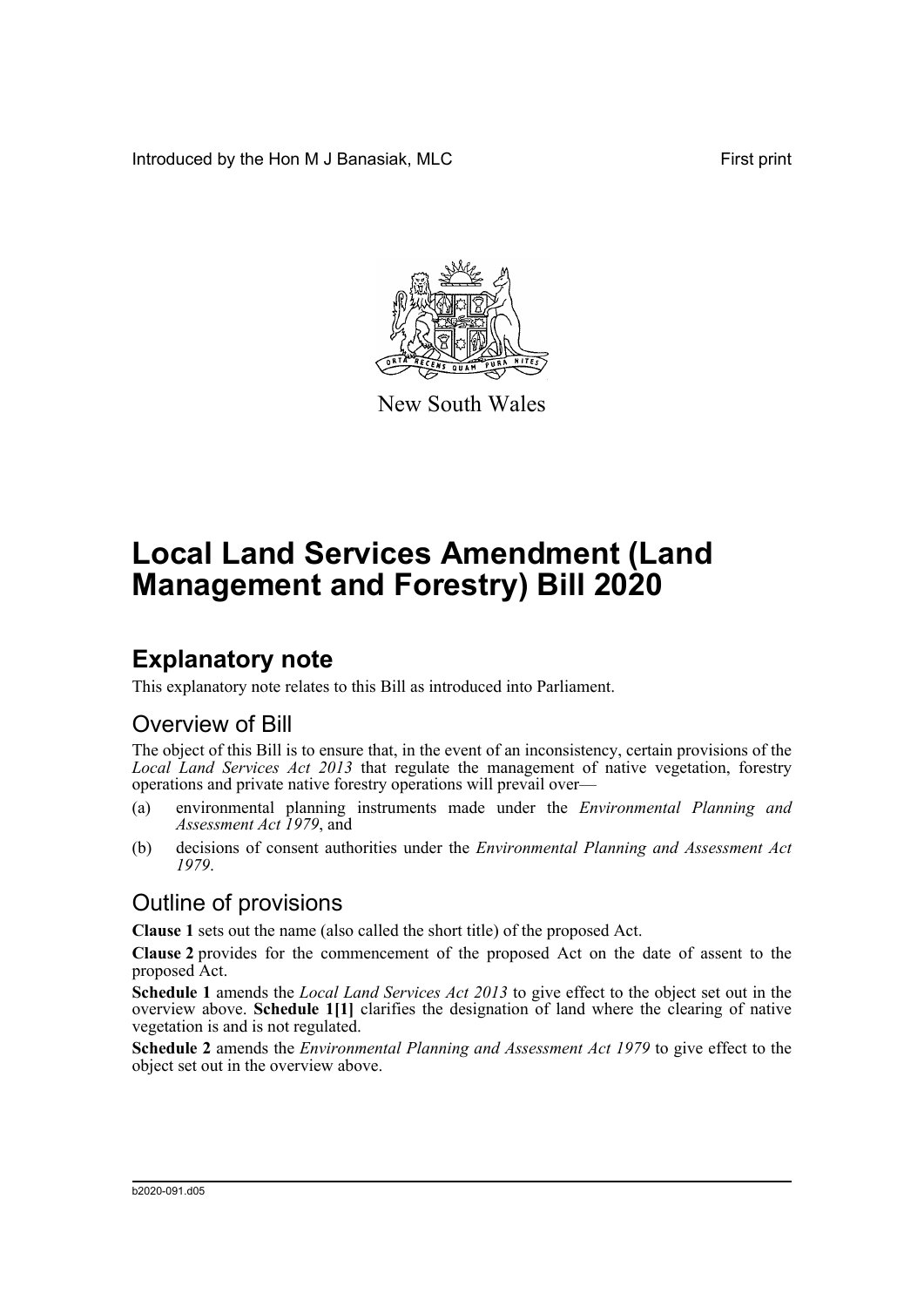Introduced by the Hon M J Banasiak, MLC First print



New South Wales

# **Local Land Services Amendment (Land Management and Forestry) Bill 2020**

## **Contents**

|                   |                                                                              | Page |
|-------------------|------------------------------------------------------------------------------|------|
|                   | Name of Act                                                                  | 2.   |
|                   | Commencement                                                                 | 2.   |
| Schedule 1        | <b>Amendment of Local Land Services Act 2013 No 51</b>                       |      |
| <b>Schedule 2</b> | Amendment of Environmental Planning and Assessment Act 1979<br><b>No 203</b> |      |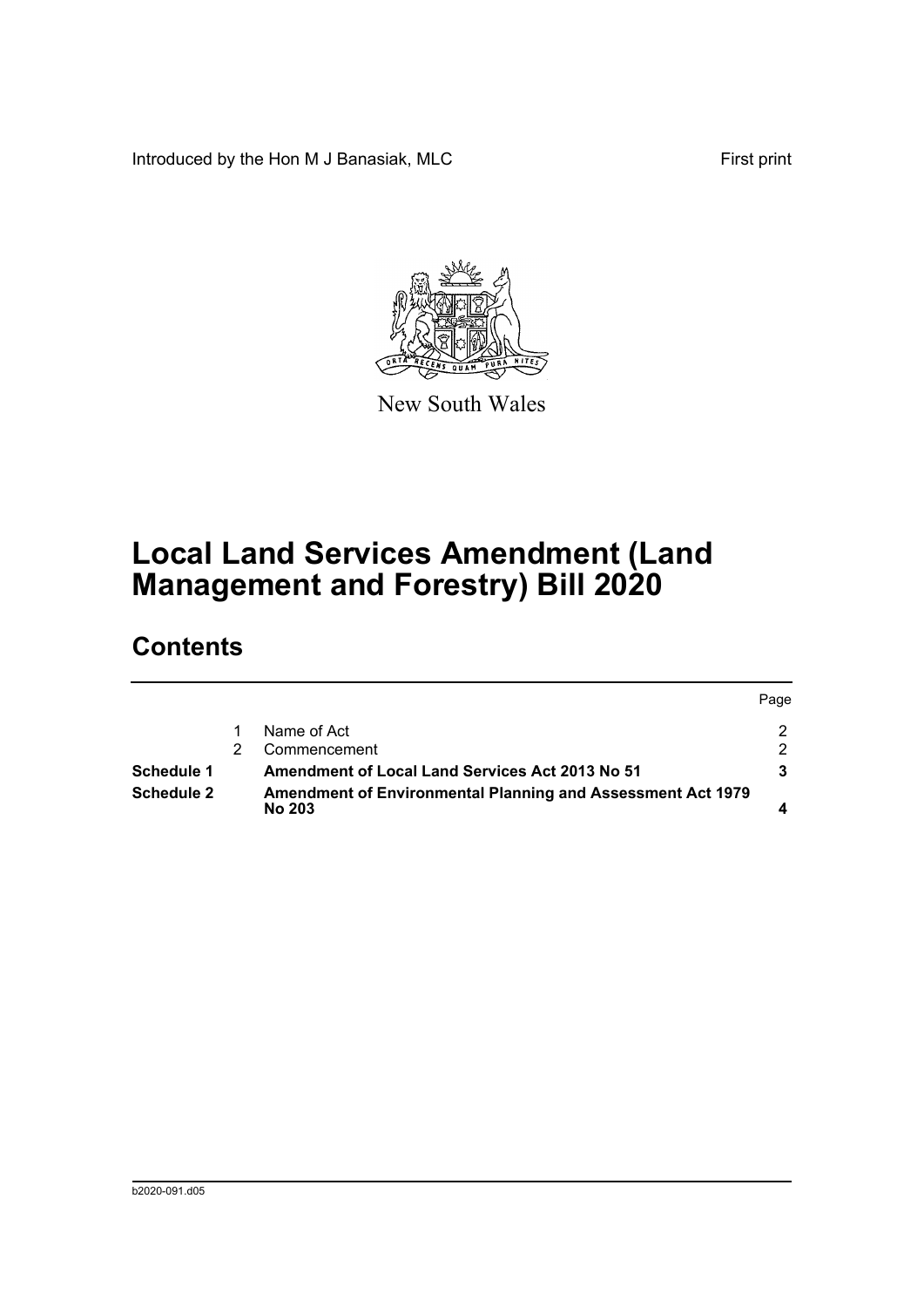

New South Wales

# **Local Land Services Amendment (Land Management and Forestry) Bill 2020**

No , 2020

#### **A Bill for**

An Act to amend the *Local Land Services Act 2013* and the *Environmental Planning and Assessment Act 1979* to clarify matters relating to management of native vegetation, forestry operations and private native forestry operations; and for related purposes.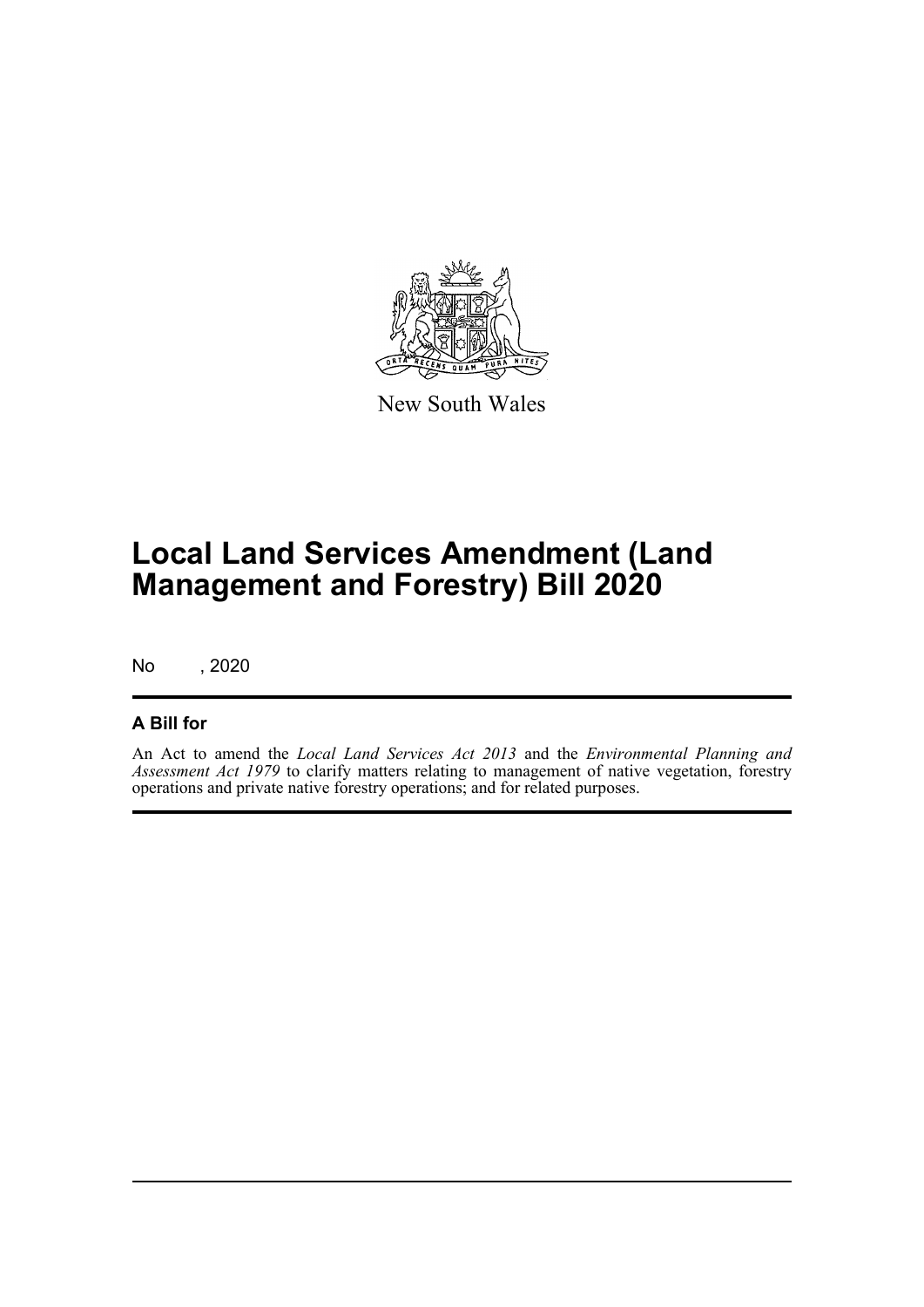<span id="page-3-1"></span><span id="page-3-0"></span>

| The Legislature of New South Wales enacts—                                                |        |
|-------------------------------------------------------------------------------------------|--------|
| Name of Act                                                                               | 2      |
| This Act is the Local Land Services Amendment (Land Management and Forestry)<br>Act 2020. | 3<br>4 |
| <b>Commencement</b>                                                                       | 5      |
| This Act commences on the date of assent to this Act.                                     | 6      |
|                                                                                           |        |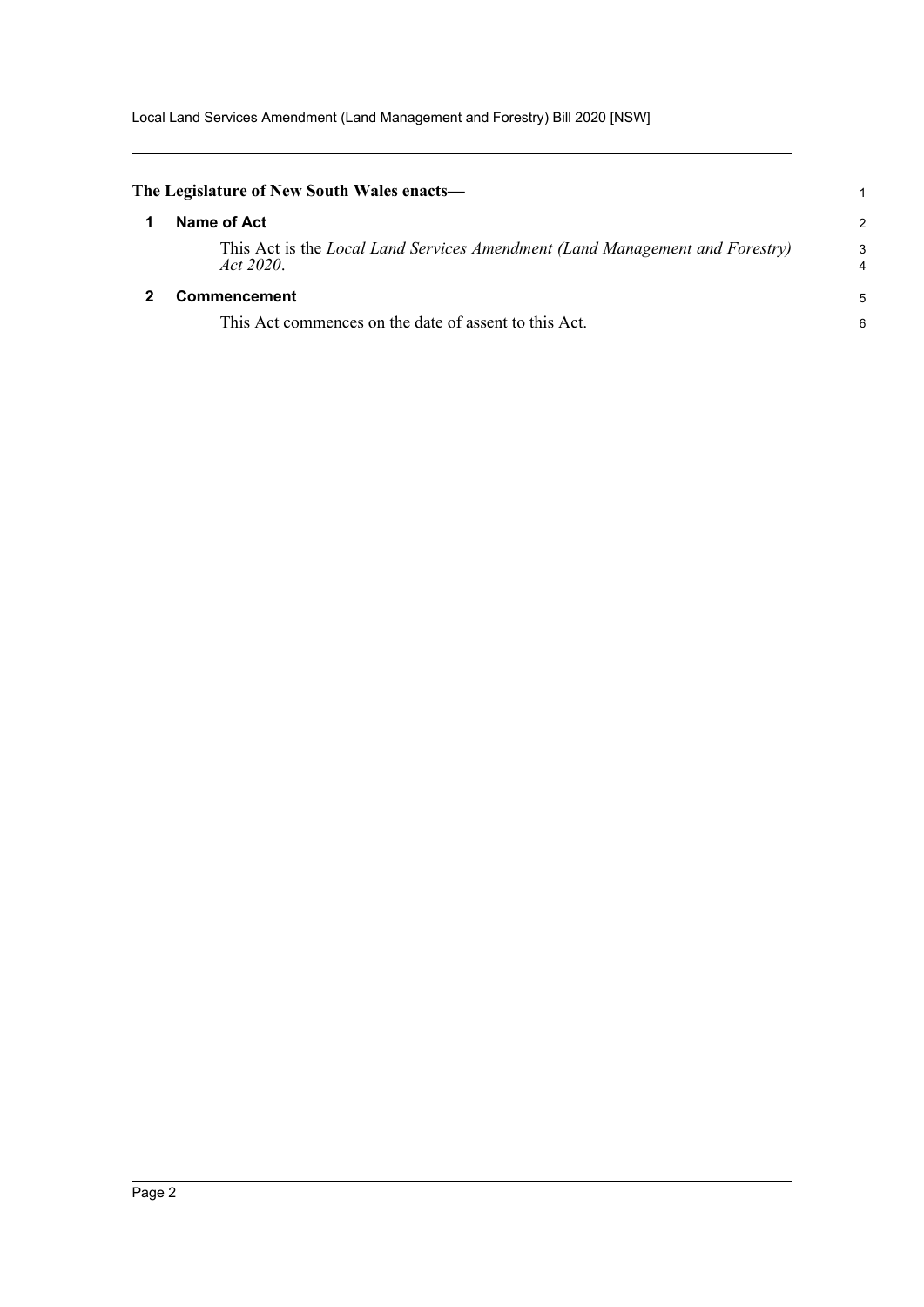<span id="page-4-0"></span>

| <b>Schedule 1</b> |                                                                                      |                                                                                      | <b>Amendment of Local Land Services Act 2013</b><br><b>No 51</b>                                                                                                                                                                                  |                                       |
|-------------------|--------------------------------------------------------------------------------------|--------------------------------------------------------------------------------------|---------------------------------------------------------------------------------------------------------------------------------------------------------------------------------------------------------------------------------------------------|---------------------------------------|
| [1]               | Section 60I Category 2-regulated land mapping<br>Insert after section $60I(3)$ —     |                                                                                      |                                                                                                                                                                                                                                                   | 3                                     |
|                   |                                                                                      |                                                                                      |                                                                                                                                                                                                                                                   | 4                                     |
|                   |                                                                                      | (4)                                                                                  | For the avoidance of doubt, land described in subsection $(1)$ or $(2)$ must not be<br>designated as a sub-category prescribed by a regulation made under section<br>$60G(3)(c)$ .                                                                | 5<br>$6\phantom{1}$<br>$\overline{7}$ |
| [2]               | <b>Section 60ZPA</b>                                                                 |                                                                                      |                                                                                                                                                                                                                                                   | 8                                     |
|                   |                                                                                      |                                                                                      | Insert after section 60ZP—                                                                                                                                                                                                                        | 9                                     |
|                   | 60ZPA<br>Inconsistency with decision of planning consent authority—native vegetation |                                                                                      |                                                                                                                                                                                                                                                   | 10                                    |
|                   |                                                                                      |                                                                                      | In the event of an inconsistency between a provision of this Part or Schedule<br>5A and a decision of a consent authority under the <i>Environmental Planning</i><br>and Assessment Act 1979, the provision of this Part or Schedule 5A prevails. | 11<br>12<br>13                        |
| $[3]$             | <b>Section 60ZZD</b>                                                                 |                                                                                      |                                                                                                                                                                                                                                                   | 14                                    |
|                   |                                                                                      |                                                                                      | Insert after section 60ZZC-                                                                                                                                                                                                                       | 15                                    |
| 60ZZD             |                                                                                      | Inconsistency with decision of planning consent authority-private native<br>forestry |                                                                                                                                                                                                                                                   | 16<br>17                              |
|                   |                                                                                      |                                                                                      | In the event of an inconsistency between a provision of this Part and a decision<br>of a consent authority under the <i>Environmental Planning and Assessment Act</i><br>1979, the provision of this Part prevails.                               | 18<br>19<br>20                        |